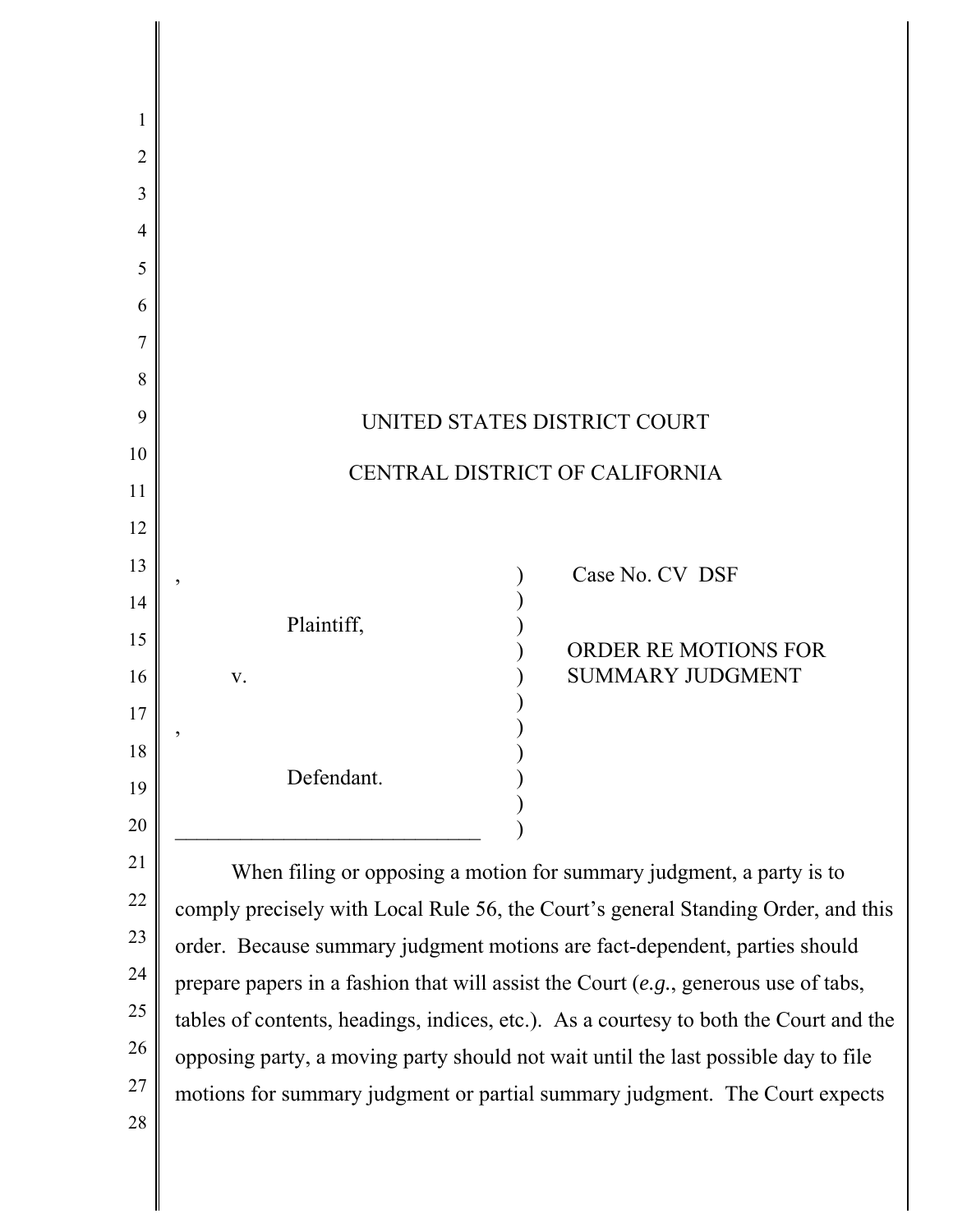that the parties will agree to an increased filing schedule for motions for summary judgment.

**Multiple motions for summary adjudication by the same party are highly disfavored.** Any party wishing to file more than one motion for summary adjudication must move for leave of court and explain why the issues cannot be addressed in a single motion. If multiple motions for summary adjudication are filed by the same party without leave of court, the first filed motion will be considered and the subsequent motions stricken.

9 10 11 12 While an early motion for summary judgment can be sensible under certain circumstances, clearly premature motions – *e.g.*, motions claiming that the opposing party has insufficient evidence when discovery does not close for another six months – only waste time and money for the parties and the Court.

13 14 15 16 17 18 19 20 Separate Statement of Uncontroverted Facts and Conclusions of Law: The separate statement shall be prepared in a two-column format. The left-hand column sets forth -- in sequentially-numbered paragraphs -- the allegedly undisputed fact. The right-hand column sets forth the evidence that supports that fact. Each paragraph should contain a narrowly-focused statement of fact addressing a single subject as concisely as possible. **The moving, opposing, and reply papers should refer to the numbered paragraphs in the separate statement, rather than the underlying evidence.** 

21

1

2

3

4

5

6

7

8

22 23 24 25 26 27 Statement of Genuine Disputes: The opposing party's statement of genuine disputes must be in two columns. The left-hand column must restate the opposing party's allegedly undisputed fact and track the moving party's separate statement exactly as filed. The right-hand column must state whether the fact is undisputed or disputed. The opposing party may dispute all or only a portion of the statement of fact. If disputing only a portion, the statement of genuine disputes must clearly indicate what part is being disputed, followed by the opposing party's evidence

28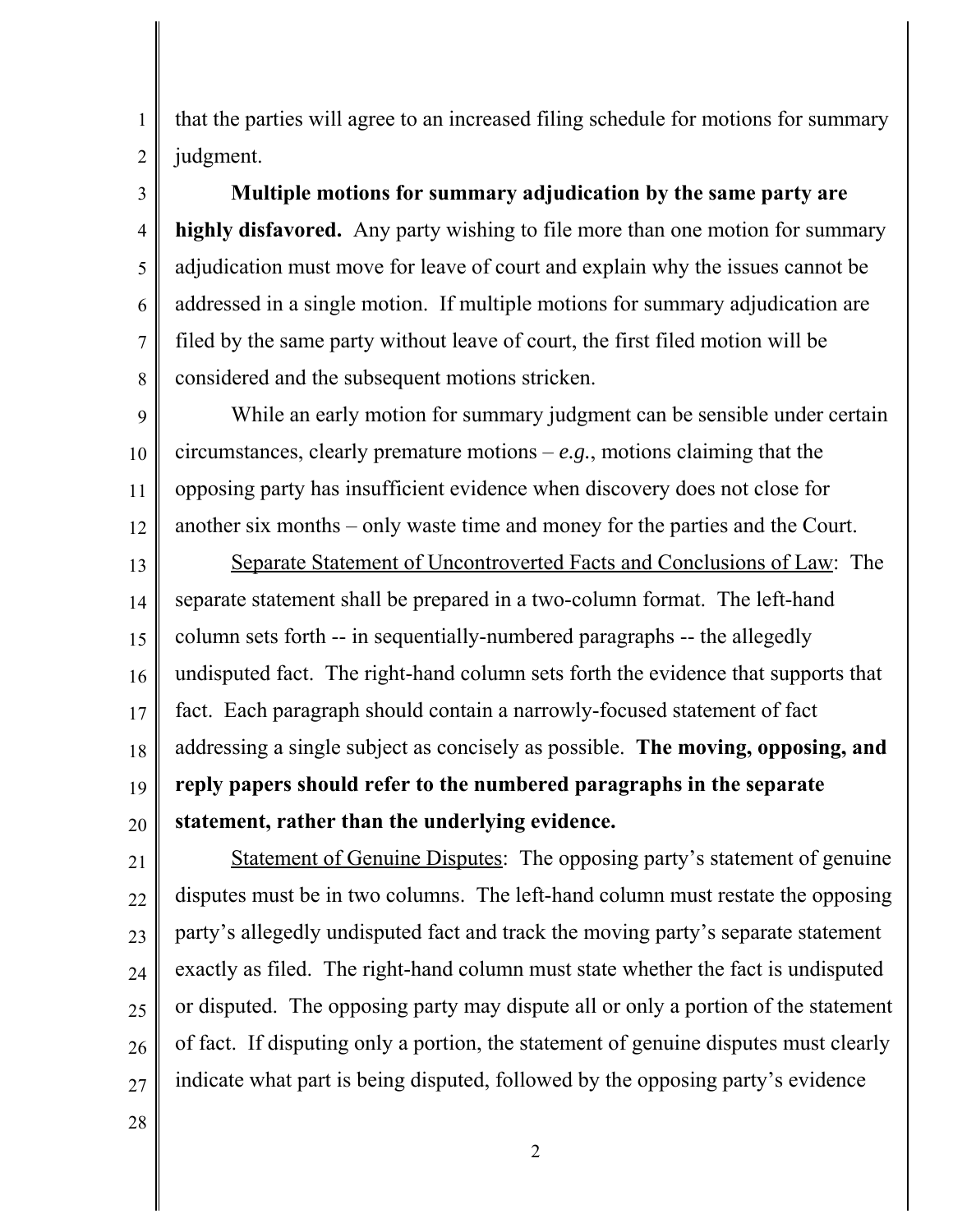1 2 3 4 5 6 7 8 9 controverting the fact. The opposing party should not avoid admitting an undisputed fact by avoiding the issue. Only good faith disputes should be included. The Court will not wade through a document to determine whether a fact really is in dispute. To demonstrate that a fact is disputed, the opposing party must briefly state why it disputes the moving party's asserted fact, cite to the relevant exhibit or other evidence, and describe what in that exhibit or evidence refutes the asserted fact. No legal argument should be set forth in this document. The opposing papers should refer to the numbered paragraphs in the separate statement, rather than the underlying evidence.

10 11 12 13 14 The opposing party may also submit additional material facts that bear on or relate to the issues raised by the movant, which shall follow the format described above for the moving party's separate statement. These additional facts shall continue in sequentially-numbered paragraphs and shall set forth in the right-hand column the evidence that supports that statement.

15 16 17 18 19 20 21 22 23 Supporting Evidence: No party should submit evidence other than the specific items of evidence or testimony necessary to support or controvert a proposed statement of undisputed fact. For example, entire deposition transcripts, entire sets of interrogatory responses, and documents that do not specifically support or controvert material in the separate statements should not be submitted in support of or opposition to a motion for summary judgment. The Court will not consider such material. When submitting portions of deposition transcripts and other lengthy documents, however, the parties should be sure to provide all pages necessary to put the cited portion in context.

24 25 26 27 Evidence submitted in support of or in opposition to a motion should be submitted either by way of stipulation or as exhibits to declarations sufficient to authenticate the proffered evidence, and should not be attached to the memorandum of points and authorities. Documentary evidence as to which there

28

3